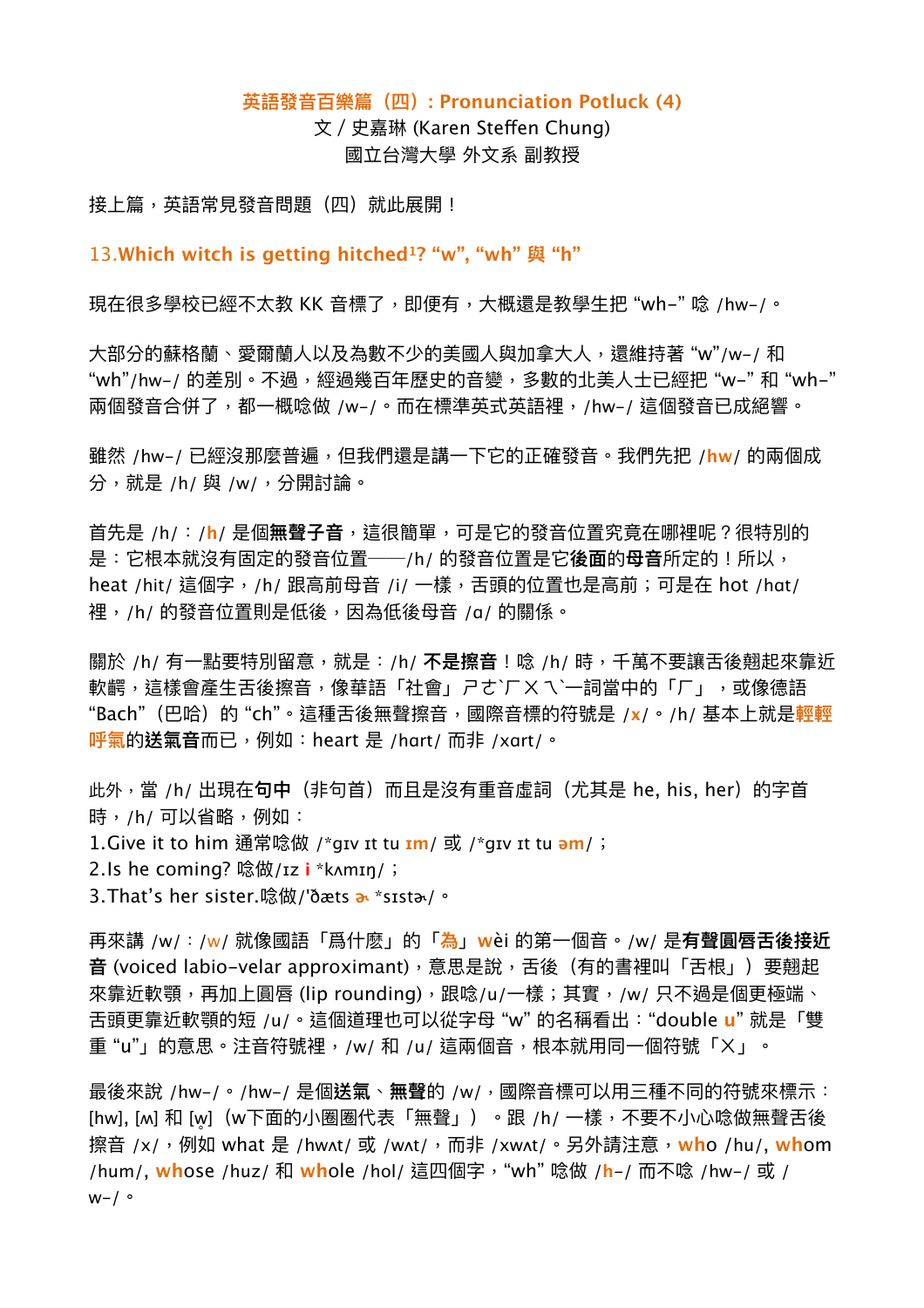如同一開始所說,多數的英語母語者已經完全沒有 /hw-/ 這個發音,就像外籍人士來台學 華語一樣,屮彳ㄕ不宜用太誇張的捲舌音來唸。建議台灣的英語學習者也加入主流,把原來 唸做 /hw-/ 的 "wh-",一律改唸 /w-/ 就好,就這麼簡單!

## <span id="page-1-0"></span>**14. Button, button who's got the button?[2](#page-4-1)**

學⽣常會問:button, eaten, mountain 這類 /-tən/ 結尾的字怎麼唸?唸法好像有點特 別,可是⼜抓不到要領。

這類特別唸法什麼時候會出現呢?以上三個字都有個**沒有重⾳**、原來該唸 /-tən/ 的詞尾, 而且 /t/ 前不是母音就是舌尖音 /n/ 或 /l/, 或是 /r/。

雖然 /-tən/ 裡的 /t/ 和 /n/ 兩個音不太一樣 —— /t/ 無聲、/n/ 有聲;/t/ 是口腔音,/n/ 是鼻音——但是它們的發音位置卻是一樣的,兩個都是舌尖點到齒齦的子音。這兩個音之間 有個弱化母音 /ə/,但因為 /t/ 和 /n/ **一樣是舌尖音**,久而久之爲了方便省事,中間的央 音 /ə/ 就省略不唸,直接從舌尖口腔塞音 /t/ 轉入舌尖鼻音 /n/,而在 /n/ 前也加入一個喉 塞音 (glottal stop) /ʔ/, 形成一個像「嗯」的唐突起始音 (有關 /ʔ/ 的說明請見第 7 篇) 。

你說:「有 /ə/ 跟沒有 /ə/ 差在哪?」很簡單,有 /ə/ (母音)時,舌頭必須懸空、不接 觸⼝腔裡任何地⽅,以保持氣流暢通不堵塞。例如,在 button /'bʌt̚ ʔn̝/( ̚這個符號代表 「不除阻」、氣不放掉)等字中,從 /t/ 到 /n/,舌尖在齒齦上堅守不移,所以母音無法產 生。不過,有時 /t/ 會省略,只留下一個或兩個喉塞音 /ʔ/,如:/'bʌ ʔn/ 和 /'bʌʔ ʔn/。

練練看,先講中間有 /ə/ 母音的 /-tən/,再試唸中間完全沒有母音的 /- ?n/(很像 「嗯」)。在準備唸原先該有的 /t/ 時,口腔裡會產生無處可逃的被壓縮氣團;/ə/ 省略而 直接唸 /n/ 時,軟顎會下降,氣團會因此被迫改道從鼻子(而非嘴巴)被用力放出來,這 叫做「⿐爆⾳」(nasal plosion)。

如果這聽起來太複雜、術語太多,請到 MW 聽聽看。有些字 MW 用的是較呆板的 /-tən/ 發音,如 "mountain" ;但這類詞尾一般人平常還是會唸作 /-?n/。

⽤ nasal plosion 唸唸看下⾯的字:

註:除了 MW,也可以用 Free Dictionary (FD) 和 Cambridge Learner's Dictionary 的 音檔做示範。

| leaten, sweeten, beaten;                  |  |
|-------------------------------------------|--|
| bitten, written, kitten, mitten, Britain; |  |
| threaten, Tibetan;                        |  |
| "fatten, satin, Latin, flatten;           |  |
| itighten, lighten, whiten;                |  |
| button, mutton, glutton;                  |  |
| 'cotton, forgotten, rotten;               |  |
| icertain, curtain;                        |  |
| carton, hearten, Martin,                  |  |
|                                           |  |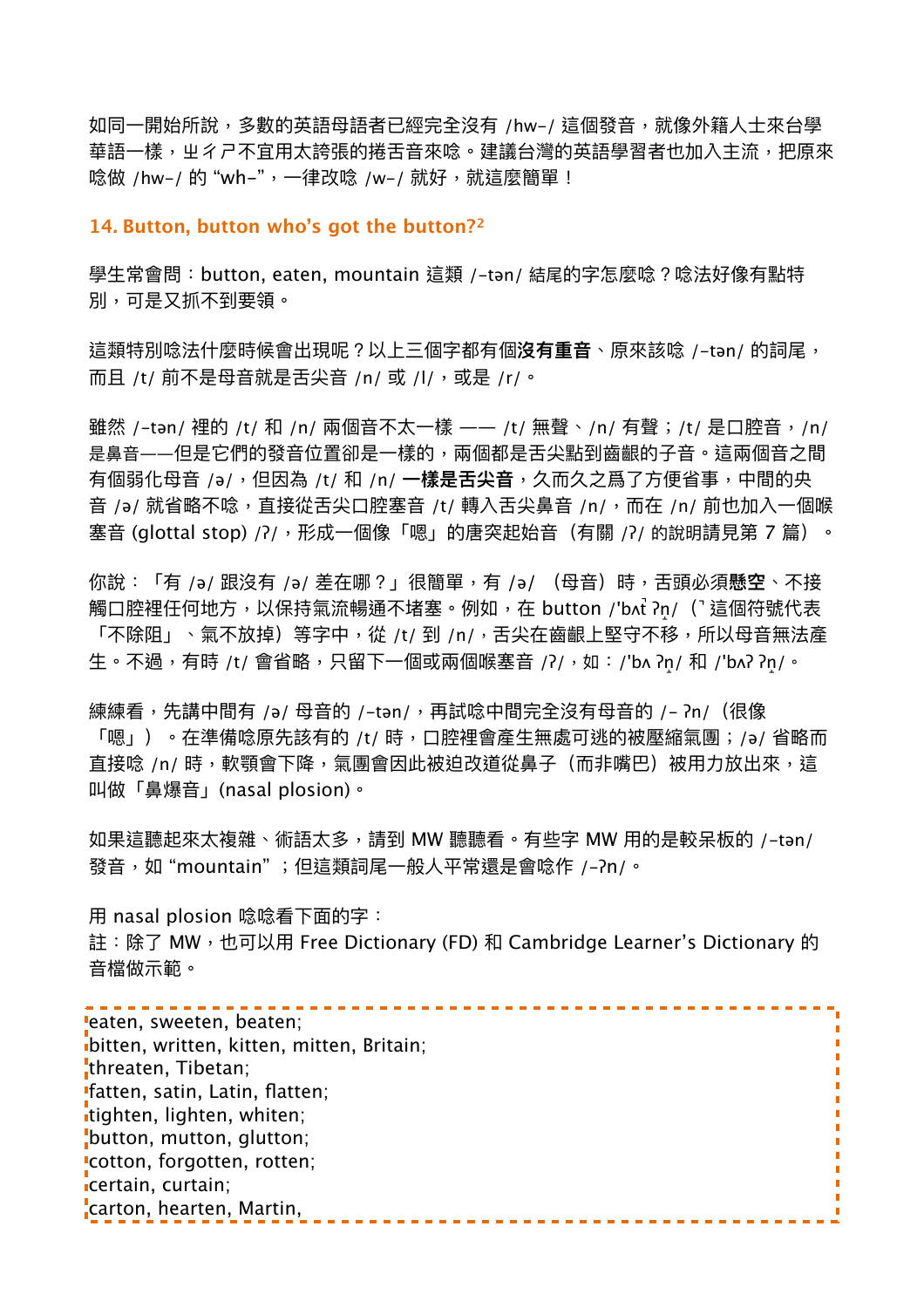Spartan; shorten, Morton; mountain, fountain, Clinton; molten, Walton

特別注意:bottom 的發音跟 button 完全不同。button 因詞尾 /-m/ 的關係,/t/ 會變閃 ⾳ tap /ɾ/:/'bɑɾəm/。

n

其實,不只是 /-tən/ 詞尾的字用鼻爆音 nasal plosion 來唸,有聲 /-dən/ 詞尾的字通常 也如此,例如 :sudden, hidden, widen 原先的唸法是 /'sʌdən/, /'hɪdən/, /'waɪdən/, 可是用鼻爆音的方式就唸做:/'sʌdn/,/'hɪdn/,/'waɪdn/。

記得,唸完 /d/ 繼續唸後面的 /n/ 鼻音時,舌頭不要離開原位,而且從 /d/ 到 /n/ 要始終 維持有聲(聲帶的振動不能中斷)。鼻爆音確實需要一點練習,但—旦學會了就不難。可以 到 MW, FD 或 CLD 練習以下的 /-dn/ 詞尾的字:

. . . . . . . . . . . . . . . . . . . . sadden, madden, gladden; bidden, ridden; maiden; Sweden; wooden; broaden; harden, pardon, garden; burden; warden; golden

註:不用鼻爆音唸 /-tən/ 和 /-dən/ 詞尾的字不算錯,只是會聽起來較生硬,像是在特別 強調或是講給⼩孩⼦聽的。

## 15.**"Chocolate" 有幾個⾳節?**

如果你的回答是「三個」,不能說你錯,只是一般母語者不會這樣唸。

"chocolate" 其實只有**兩個**⾳節。字典通常兩種唸法都會列出,如:/'tʃɔklət/, /'tʃɔkələt/ 或直接二合一標成 /'tʃɔk(ə)lət/:(ə) 代表央音時有時無,不過通常是「無」。音檔有時三個 音節都唸出來,因為字典往往比較守舊。除了 MW,也可以杳 FD 和 CLD 來比較一下(以 此議題來說,最好避開較保守過時的台灣編輯出版字典)。

再問你,以下三個字怎麼唸?family, vegetable, memory。

一般北美人士是這樣唸的:/'fæmli/(不是 /'fæm ə li/), /'vɛʤ tə bəl/(不是/'νεʤ ə tə bəl/), /'mεm *x*i/(不是/'mε mə *x*i/),這個在特定狀況下的<mark>央音省略</mark>叫做 schwa **elision**。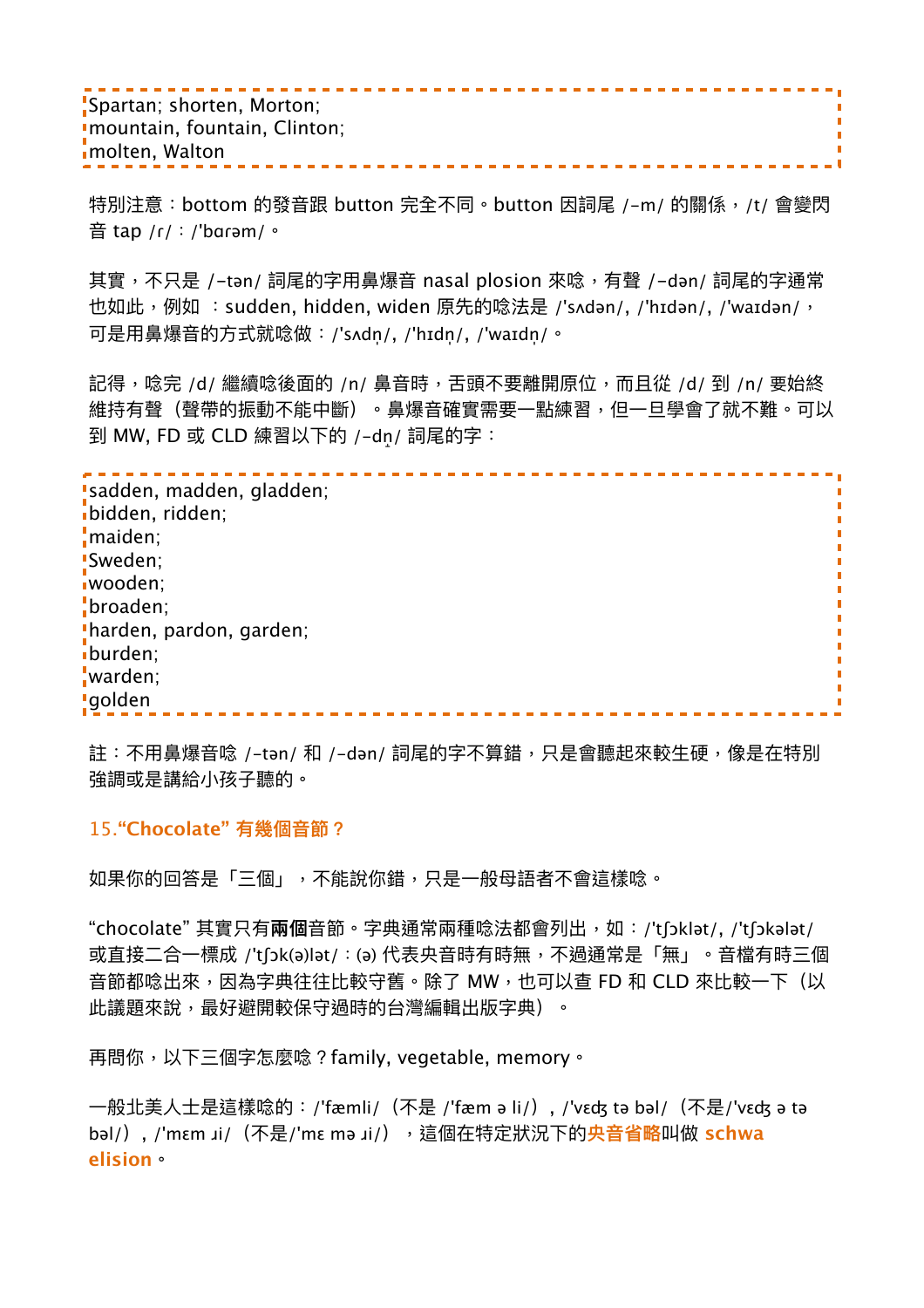那,央音省略的條件是什麽呢?

1. 該字原先的音節數要在兩個以上

2. /ə/ 不是第一個,也不是最後一個音

當然,這個音節一定是沒有重音的,因為依照定義,英語的 /ə/ 只會出現在沒有重音的音節 裡。

然而,並非所有符合上述條件的字都有央音省略的現象,例如:telephone 唸做 /'tɛl ə foʊn/ 而非 \*/'tɛl foʊn/。平時聽英語時要留意,要不然就杳字典。有時候要看字的形態; separate 當**動詞**時有三個⾳節:/'sɛ pə reɪt/;當**形容詞**時,只有兩個:/'sɛp rət/。

央音省略的現象在美式、英式都有,只是省略的央音不一定一樣。例如:laboratory 這原 先有五個音節的字,在美式英式都唸成只有四個音節,但美式的唸法是 /'læ bɹə tɔ ɹi/ (重 音在**第一個**音節,**第二個**音節裡的 /ə/ 被省略),英式卻唸做 /lə 'bɔ ɹə tɹi/(重音在**第二個** 音節, **第四個**音節裡的/a/被省略) 。

記得儘量只用一種腔,免得聽的人很困擾。也要記得,央音省略依不同方言、場合正式與否 或個人因素,會有不同變化;這類字的音節數並不絕對固定。跟鼻爆音一樣,不用央音省略 的唸法不能算錯,只是會聽起來較生硬、沒那麼自然,甚至幼稚或是有外國腔。

用美式發音唸唸看下列的字,再數一數有幾個音節。可以和參考答案比對,也可以去聽聽 MW 等字典的真人發音:

- (1) interesting
- (2) evening
- (3) history
- (4) similar
- (5) basically
- (6) every
- (7) camera
- (8) elementary
- (9) business
- (10) desperate
- (11) necessary
- (12) diamond
- (13) extraordinary
- (14) diferent
- (15) mathematics
- (16) several
- (17) comfortable
- (18) sophomore
- (19) ivory
- (20) opera
- (21) preference
- (22) deliberately
- (23) favorite
- (24) diaper